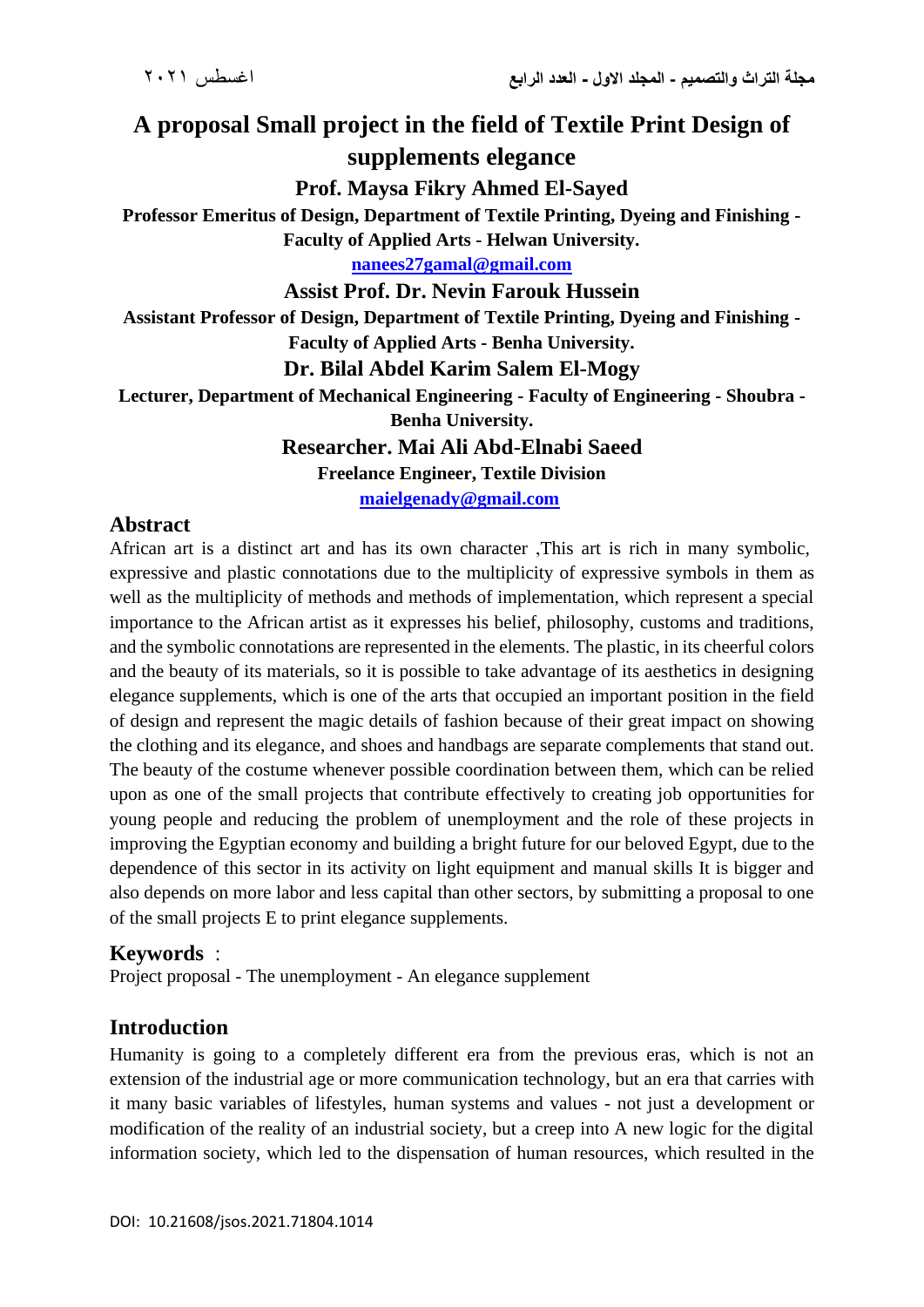problem of unemployment, which represents one of the diseases of the age, as it is a waste of the most important element of economic development.

That is why the state is keen to solve this problem, as it uses economic mechanisms (6) that have influence on it, such as financial, monetary and investment policy tools, which lead to creating job opportunities on the one hand and contributing to solving the problem by providing loans for productive activities, tax exemptions and credit facilities.. ...and others.

As a result of the successive global changes that the world is witnessing, the most important of which are: the shift from central planning mechanisms to market mechanisms, the application of the World Trade Liberalization Agreement, and the technology revolution, it was necessary to adapt to these variables and resist economic stagnation through the establishment of industrial projects, which are one of the ways to address the problem unemployment (5).

Therefore, small projects have become the focus of the efforts of most governments of developed and developing countries alike, as they provide the national economy with administrative and technical capabilities and play a major role in facing the problem of unemployment, as small industries use relatively simple productive arts that create job opportunities for young people and reduce the increasing demand for Government jobs, and these projects provide many opportunities to work for some groups (3), and their importance in building the national economy flourishes through the exploitation of energies and capabilities and the development of experiences and skills, which helps to balance society from the economic and social aspect as it is one of the most important tributaries of the development process.

The study believes in the importance of the role of the small industries sector in solving the problem of unemployment and the role of these projects in improving the Egyptian economy and building a bright future for our beloved Egypt, because this sector depends in its activity on light equipment and greater manual skills, and also depends on more labor and less capital than other sectors.

Therefore, handicrafts are important in building the national economy and training in discovering the self-professional and skill abilities of young people in a way that brings them joy and psychological comfort as being producers. Also, manual and craft work helps them to raise their skills. Young people overcome the difficulties they face and help them practice selfemployment in the field of textile printing as General and printing elegance supplements in particular.

And the arts of civilizations are the language of the peoples, and it is one of the channels that express it, through which societies can be understood easily and easily. Therefore, the arts of various and different civilizations arose. African art is the fruit of African human talents since ancient times, and its goal was to meet the requirements of African society, and it was inherited by successive generations. Civilized sense.

In this study, we will take advantage of the aesthetics of African art in the design of clothing accessories, and this is because the art of complementing elegance is one of the arts that occupied an important position in the field of design because of its great impact on showing the beauty and elegance of clothing, as well as its link to fashion, in which multiple styles and new treatments to keep pace with tastes.

Hence the idea of the study came, which is to contribute to solving the problem of unemployment, one of the problems facing the community, and to develop a vision and proposal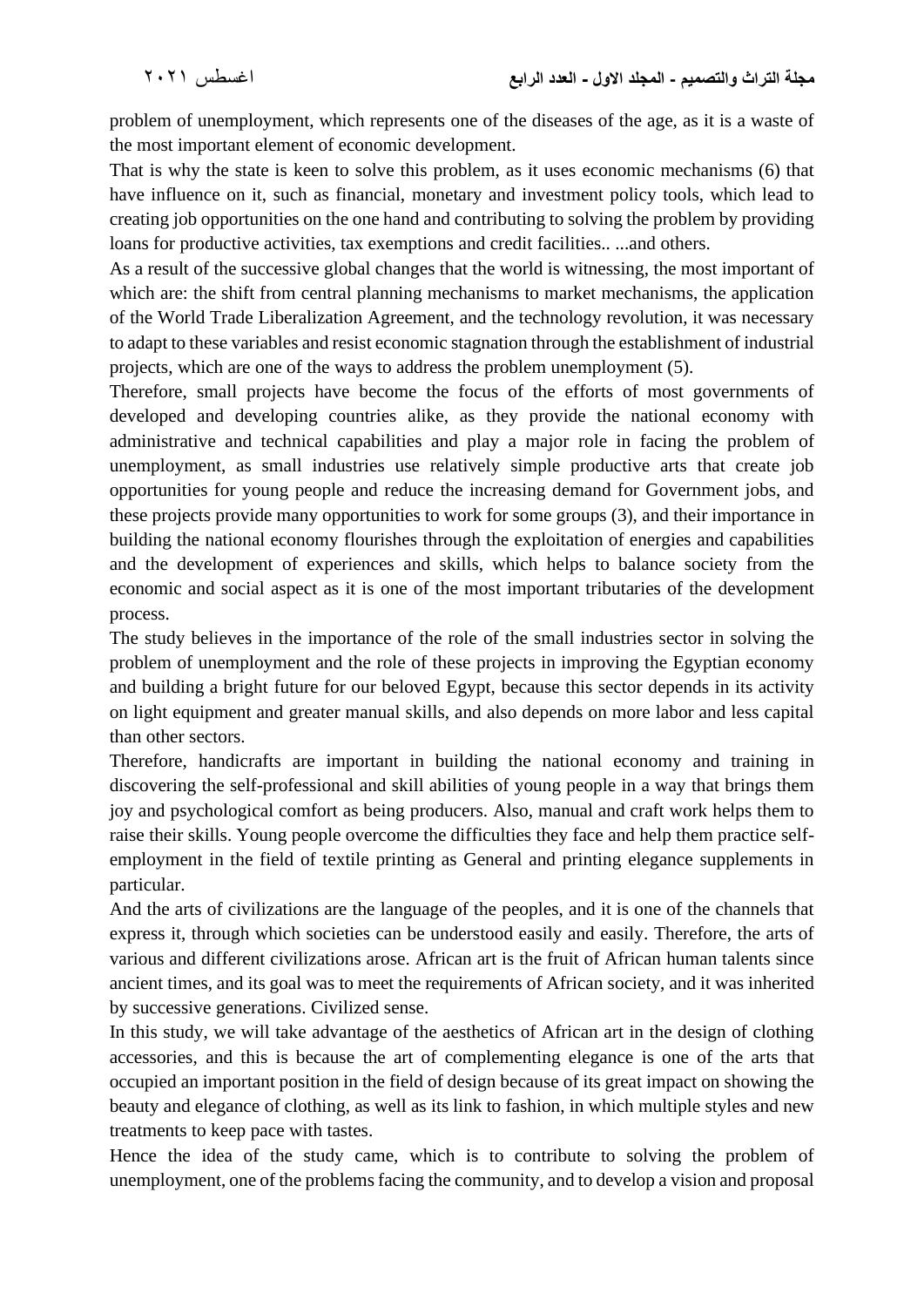to solve it by submitting a proposal for a small project in the field of designing the printing of elegance supplements in general and shoes and handbags in particular. And how to implement it manually or in other different ways, such as using the chablon, printing it automatically, direct drawing or stenciling, and addressing it with a contemporary vision that helps young people to create new works of art in various fields of art.

### **statement of the problem:**

#### **The research problem is summarized in the following two questions:**

• How can a proposal be submitted to one of the small projects in order to reduce the unemployment rate and help in providing job opportunities?

• How can we benefit from the aesthetics of African art and its aesthetic and plastic values as a starting point for creativity in the field of designing the printing of clothing accessories in general and the design of printing shoes and handbags in particular?

#### **study significance:**

• Contributing to enriching the Arab library with a new specialized study in the field of typographic designs through the development of a small project proposal for the design of textile printing that complements elegance.

• Presenting a vision for a small project proposal and clarifying its role in the development of society and contributing to solving the problem of unemployment and arousing scientific interest in it to provide job opportunities.

• This study contributes to enriching the field of Elegance Supplements Printing Design.

Contribute to the interest in the development of new methodological ways to develop the design of printing clothing accessories in general and the design of printing shoes and handbags in particular.

• Presenting a new artistic vision for the philosophical perspective of aesthetic values in African art.

# **Research Objectives:**

#### **The research aims to:**

• Submitting an academic proposal for a small project to produce print designs for elegance supplements (shoes - handbags).

• Developing a new method of experimentation through plastic treatments for some symbols of African art.

• Employing some specialized computer programs to achieve an aesthetic dimension of designs and employing them.

# **Hypothesis:**

### **The search assumes that:**

- A proposal can be submitted for a small project in the field of designing printing fabrics that complement the elegance that suits the conditions of young people.

- There is a positive significant relationship between the trend of African art with its rich plastic elements and the production of print designs for complementary fabrics now.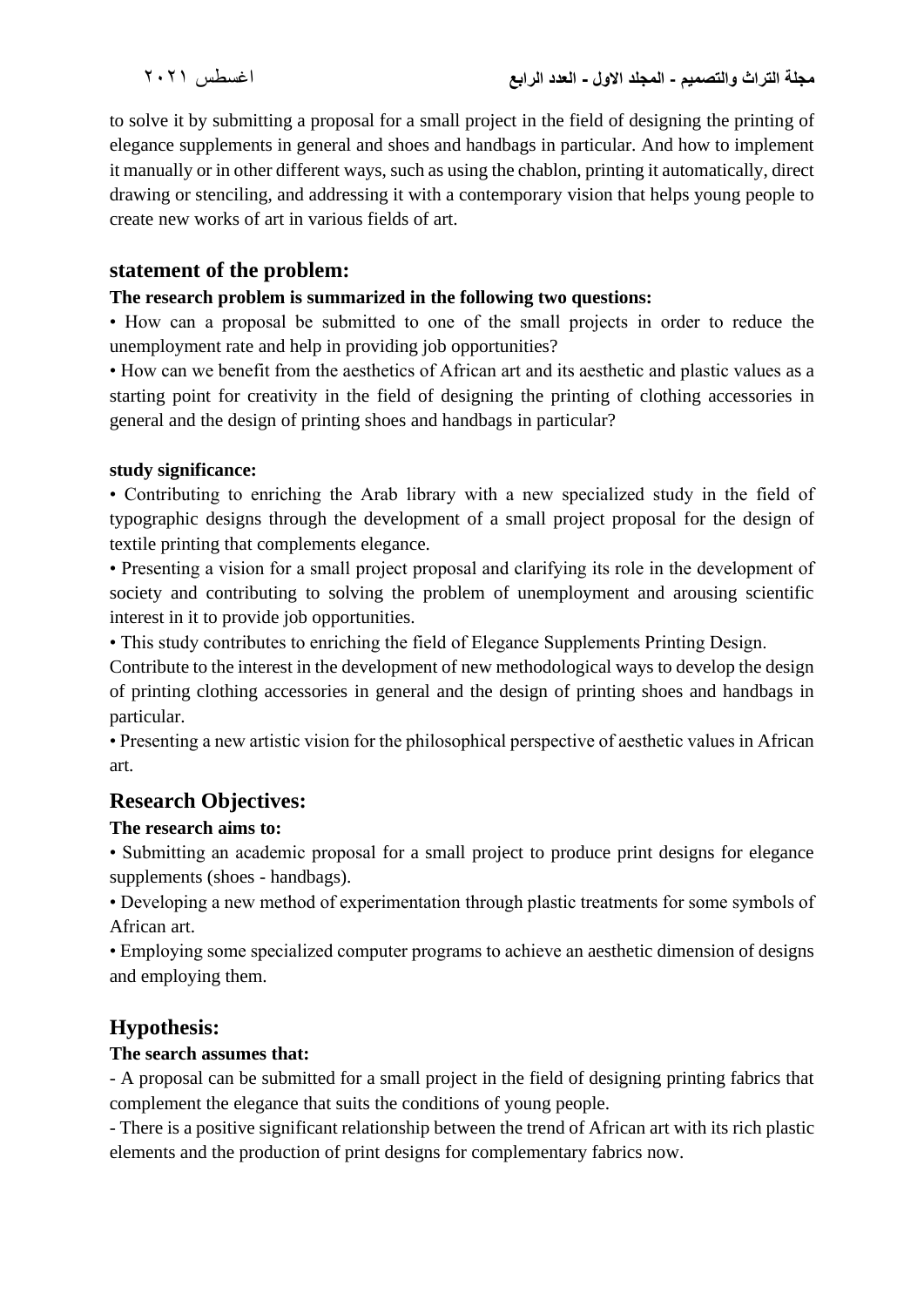# **Research Results :**

The results came according to the research hypotheses as follows:

• African art possesses plastic and aesthetic values, which makes it an important source for drawing inspiration from many and many design ideas suitable for the design and printing of clothing accessories in general, shoes and bags in particular.

• It was possible to use some specialized computer programs and appropriate and modern printing techniques to produce typographic designs suitable for elegance complements.

• Producing print designs for shoes and handbags that achieve an aesthetic, functional and utilitarian richness, and meet the needs of modern women and keep pace with fashion lines.

• Encouraging young people to be creative in the field of elegance complements and to exploit them in the work of small industries.

• It is possible to contribute to providing job opportunities that achieve an economic return for young people by creating a new field for small projects.

### **Search Recommendations:**

• Take advantage of the aesthetics of handicrafts to help create job opportunities by producing elegance complements that are original and contemporary.

• Paying attention to studies that open new ways and horizons for contributing to small projects.

• Paying attention to handicrafts and benefiting from them in the field of small projects.

• Investing in modern technical trends, both technically and functionally, in the field of elegance complements in line with fashion.

• Conducting more researches that concern the field of designing and printing elegance supplements to improve the Egyptian product and increase competitiveness.

• Paying attention to small projects in the field of textile printing design to contribute to eliminating the problem of unemployment.

• Spreading the spirit of work, diligence, respect for manual work and appreciation of its workers, as well as financing it with more financial support from the competent authorities.

# **References:**

1- aljawharaa ،'usamat: "alfin aliafriqaa" .altabeat alawlaa.hila lilnashr waltawzie.alijiza .2003 mi.

2- marki, alksandar: alfanu aliafriqaa: majmueat muqtanayat albank alduwlaa.tarjimat eabdih qasim.maktabat aliaskandiriati.aliaskandiriati, 2006 mi.

3- yusif hasan twfiq eabd alrahim: adarat aliaemal altijariat alsaghirat dar alsafa' lilnashr waltawzie eaman, 2002.

4- eabdallah , dalya fawzaa: aistilham almafahim alsuryaliat kamadkhal liaibtikarat alziynati.risalat majistir ghayr manshurat , kuliyat altarbiat alfaniyat , jamieat hulwan -1998.

5- fawzaa , samihat: siasat alaistithmar wamushkilat albitalat faa masri, mawqie alkitrunaa, mayu 2002 ma.

6- alkhudayraa muhsin 'ahmadu: altaswiq faa zala alrukud dar aytrak liltibaeat walnashr waltawzie, 1996 mi.

7- hikal , muhamadi: maharat 'iidarat alsawrat .1 2003.